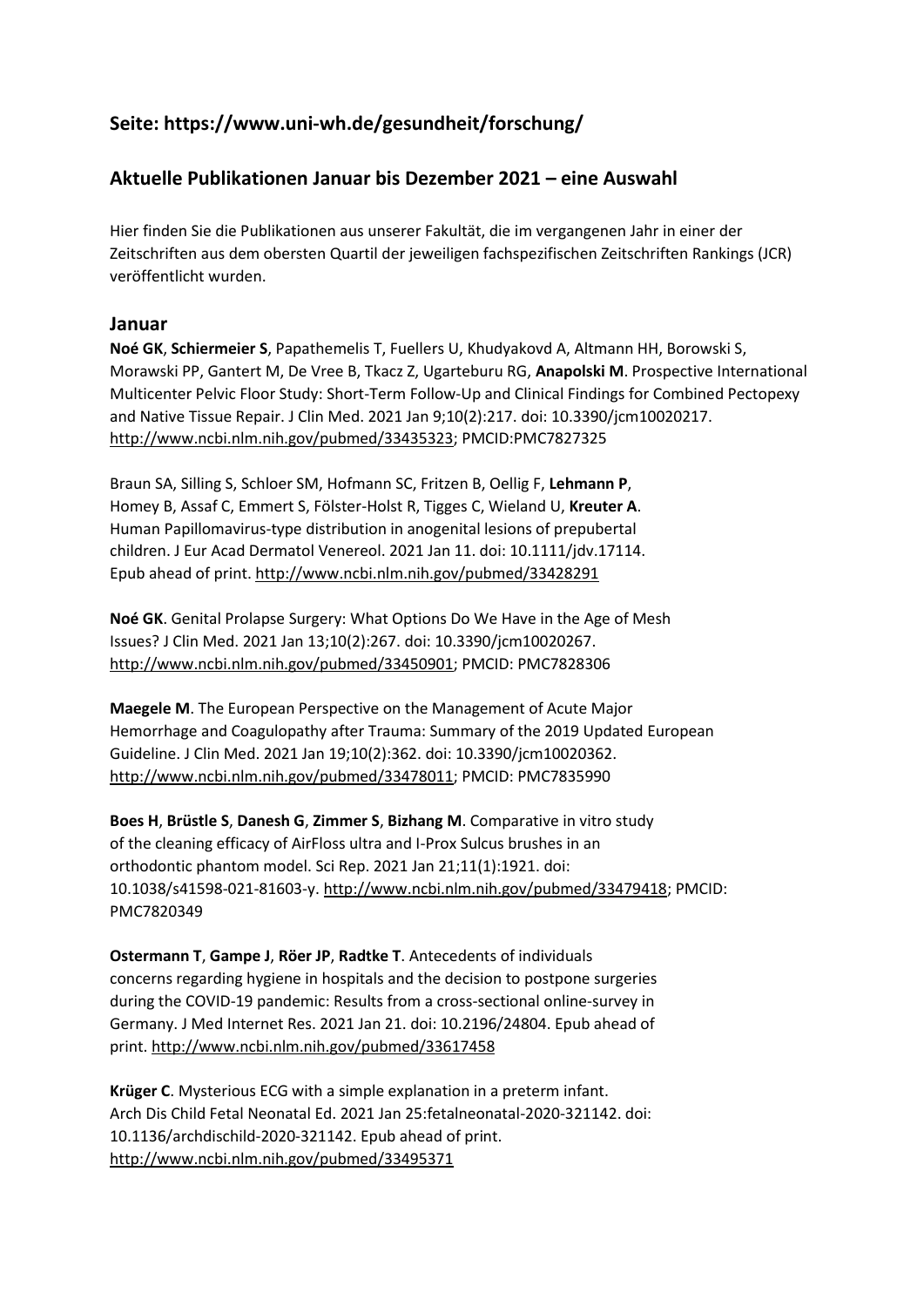**Strauss M**, **Foshag P**, Jehn U, Brzęk A, **Littwitz H**, **Leischik R**. Higher cardiorespiratory fitness is strongly associated with lower cardiovascular risk factors in firefighters: a cross-sectional study in a German fire brigade. Sci Rep. 2021 Jan 28;11(1):2445. doi: 10.1038/s41598-021-81921-1. [http://www.ncbi.nlm.nih.gov/pubmed/33510237;](http://www.ncbi.nlm.nih.gov/pubmed/33510237) PMCID: PMC7843993

### **Februar**

**Engeland CE**, Ungerechts G. Measles Virus as an Oncolytic Immunotherapy. Cancers (Basel). 2021 Feb 1;13(3):544. doi: 10.3390/cancers13030544. [http://www.ncbi.nlm.nih.gov/pubmed/33535479;](http://www.ncbi.nlm.nih.gov/pubmed/33535479) PMCID: PMC7867054

**Hofstadt-van Oy U**, Stankovic S, Kelbel C, Oswald D, Larrosa-Lombardi S, Barchfeld T, Cleff U. Complement inhibition initiated recovery of a severe myasthenic crisis with COVID-19. J Neurol. 2021 Feb 4:1–4. doi: 10.1007/s00415-021-10428-6. Epub ahead of print. [http://www.ncbi.nlm.nih.gov/pubmed/33537898;](http://www.ncbi.nlm.nih.gov/pubmed/33537898) PMCID: PMC7857861

**Kreuter A**, Akgül B, Hufbauer M, Silling S, Oellig F, Wieland U. Two-factor Oncogenesis in a Human Papillomavirus 68-associated Penile Carcinoma. Acta Derm Venereol. 2021 Feb 5;101(2):adv00385. doi: 10.2340/00015555-3756. <http://www.ncbi.nlm.nih.gov/pubmed/33521833>

**Goossen K**, **Rombey T**, **Kugler CM**, De Santis KK, **Pieper D**. Author queries via email text elicited high response and took less reviewer time than data forms a randomised study within a review. J Clin Epidemiol. 2021 Feb 9;135:1-9. doi: 10.1016/j.jclinepi.2021.02.006. Epub ahead of print. <http://www.ncbi.nlm.nih.gov/pubmed/33577989>

**Zawy Alsofy S**, **Nakamura M**, Suleiman A, Sakellaropoulou I, Welzel Saravia H, Shalamberidze D, Salma A, **Stroop R**. Cerebral Anatomy Detection and Surgical Planning in Patients with Anterior Skull Base Meningiomas Using a Virtual Reality Technique. J Clin Med. 2021 Feb 10;10(4):681. doi: 10.3390/jcm10040681. [http://www.ncbi.nlm.nih.gov/pubmed/33578799;](http://www.ncbi.nlm.nih.gov/pubmed/33578799) PMCID: PMC7916569

**Neven K**, **Füting A**, Byrd I, Heil RW Jr, Fish JM, Feeney DA, Donskoy E, Jensen PJA. Absence of (sub-) acute cerebral events or lesions after electroporation ablation in the left-sided canine heart. Heart Rhythm. 2021 Feb 19:S1547-5271(21)00137-5. doi: 10.1016/j.hrthm.2021.02.015. Epub ahead of print. <http://www.ncbi.nlm.nih.gov/pubmed/33617997>

Gruber EM, Zeiser S, Schröder D, **Büscher A**. Workforce issues in home- and community-based long-term care in Germany. Health Soc Care Community. 2021 Feb 24. doi: 10.1111/hsc.13324. Epub ahead of print[. http://www.ncbi.nlm.nih.gov/pubmed/33629450](http://www.ncbi.nlm.nih.gov/pubmed/33629450)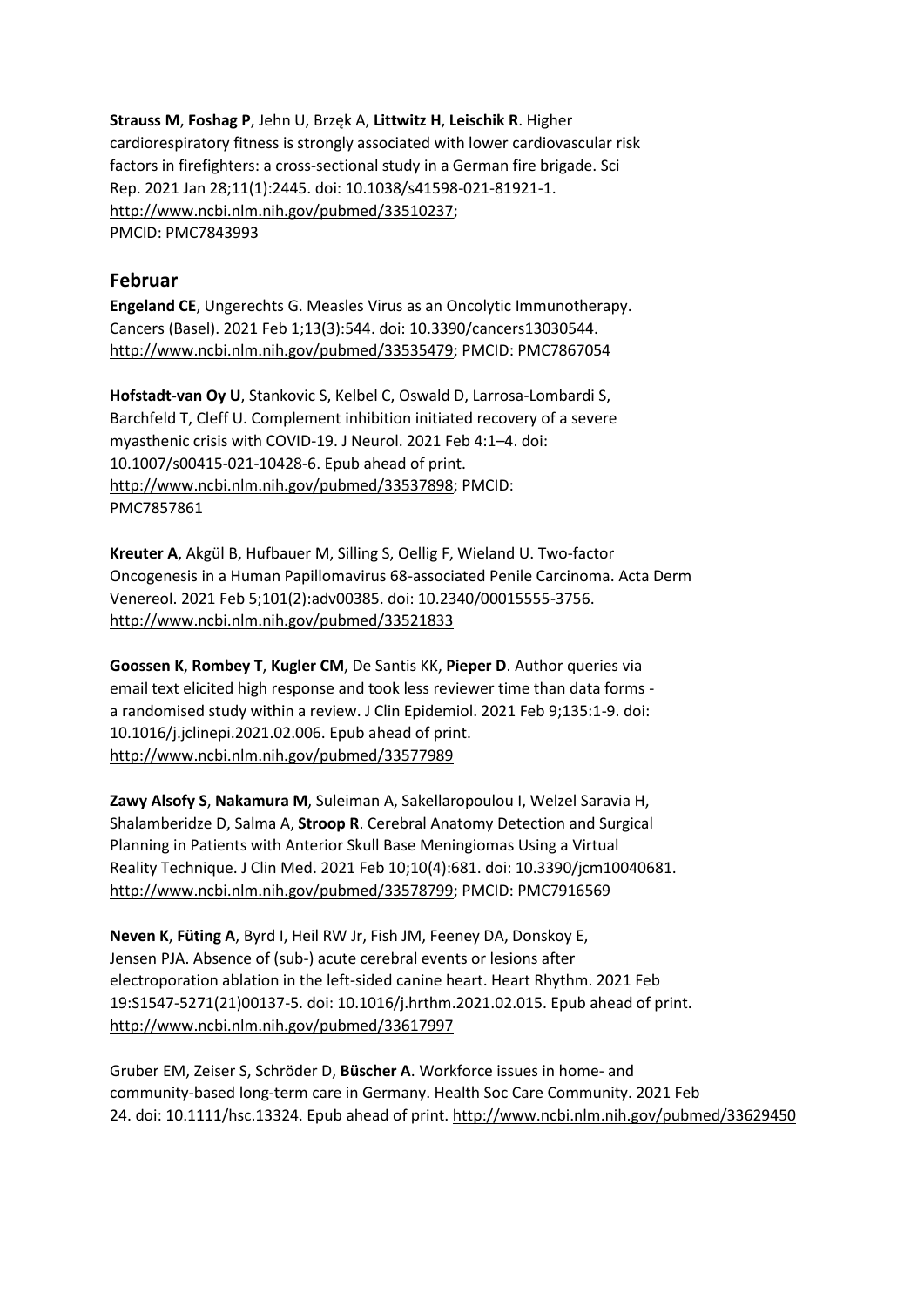## **März**

**Pfeiffer TR**. Editorial Commentary: Vancomycin Soaking of the Graft in Anterior Cruciate Ligament Reconstruction: A Concept on the Way to Becoming the New Gold Standard. Arthroscopy. 2021 Mar;37(3):961-963. doi: 10.1016/j.arthro.2020.12.214. <http://www.ncbi.nlm.nih.gov/pubmed/33673974>

**Kreuter A**, Koushk-Jalali B, Oellig F, Tigges C. Low response of granulomatous cheilitis to currently established treatments. J Eur Acad Dermatol Venereol. 2021 Mar 2. doi: 10.1111/jdv.17208. Epub ahead of print[. http://www.ncbi.nlm.nih.gov/pubmed/33651435](http://www.ncbi.nlm.nih.gov/pubmed/33651435)

**Majorski DS**, **Schwarz SB**, **Magnet FS**, Ahmad R, **Mathes T**, **Windisch W**. The Severe Respiratory Insufficiency Application (SRI App): a pilot randomized controlled trial. Thorax. 2021 Mar 2:thoraxjnl-2020-216319. doi: 10.1136/thoraxjnl-2020-216319. Epub ahead of print. <http://www.ncbi.nlm.nih.gov/pubmed/33653932>

**Möhlhenrich SC**, Heitzer M, Magnuska Z, Gremse F, **Chhatwani S**, **Danesh G**, Hölzle F, Modabber A. Establishing a new alveolar cleft model in rats to investigate the influence of jaw reconstructions on orthodontic tooth movement. Ann Anat. 2021 Jul;236:151713. doi: 10.1016/j.aanat.2021.151713. Epub 2021 Mar 3[. http://www.ncbi.nlm.nih.gov/pubmed/33675947](http://www.ncbi.nlm.nih.gov/pubmed/33675947)

Tönnies T, Hoyer A, **Brinks R**. Productivity-adjusted life years lost due to type 2 diabetes in Germany in 2020 and 2040. Diabetologia. 2021 Mar 4. doi: 10.1007/s00125-021-05409-3. Epub ahead of print. <http://www.ncbi.nlm.nih.gov/pubmed/33665686>

**Zhao H**, Hu J, Zhao L. The effect of drug dose and duration of adjuvant Amoxicillin-plus-Metronidazole to full-mouth scaling and root planing in periodontitis: a systematic review and metaanalysis. Clin Oral Investig. 2021 Mar 10. doi: 10.1007/s00784-021-03869-w. Epub ahead of print. <http://www.ncbi.nlm.nih.gov/pubmed/33751238>

**Bühn S**, **Ober P**, **Mathes T**, Wegewitz U, Jacobs A, **Pieper D**. Measuring test- retest reliability (TRR) of AMSTAR provides moderate to perfect agreement – a contribution to the discussion of the importance of TRR in relation to the psychometric properties of assessment tools. BMC Med Res Methodol. 2021 Mar 11;21(1):51. doi: 10.1186/s12874-021-01231-y. [http://www.ncbi.nlm.nih.gov/pubmed/33706710;](http://www.ncbi.nlm.nih.gov/pubmed/33706710) PMCID: PMC7953720

Schaal NK, Brückner J, Wolf OT, Ruckhäberle E, Fehm T, **Hepp P**. The effects of a music intervention during port catheter placement on anxiety and stress. Sci Rep. 2021 Mar 11;11(1):5807. doi: 10.1038/s41598-021-85139-z. [http://www.ncbi.nlm.nih.gov/pubmed/33707520;](http://www.ncbi.nlm.nih.gov/pubmed/33707520) PMCID: PMC7970967

**Plattfaut I**, Besser M, **Severing AL**, Stürmer EK, **Opländer C**. Plasma medicine and wound management: Evaluation of the antibacterial efficacy of a medically certified cold atmospheric argon plasma jet. Int J Antimicrob Agents. 2021 Mar 11:106319. doi: 10.1016/j.ijantimicag.2021.106319. Epub ahead of print[. http://www.ncbi.nlm.nih.gov/pubmed/33716180](http://www.ncbi.nlm.nih.gov/pubmed/33716180)

Wunram HL, Hamacher S, Oberste M, Neufang S, Belke L, Jänicke F, Graf C, Schönau E, Bender S, **Fricke O**. Influence of motivational placebo-related factors on the effects of exercise treatment in depressive adolescents. Eur Child Adolesc Psychiatry. 2021 Mar 12. doi: 10.1007/s00787-021-01742- 5. Epub ahead of print[. http://www.ncbi.nlm.nih.gov/pubmed/33709258](http://www.ncbi.nlm.nih.gov/pubmed/33709258)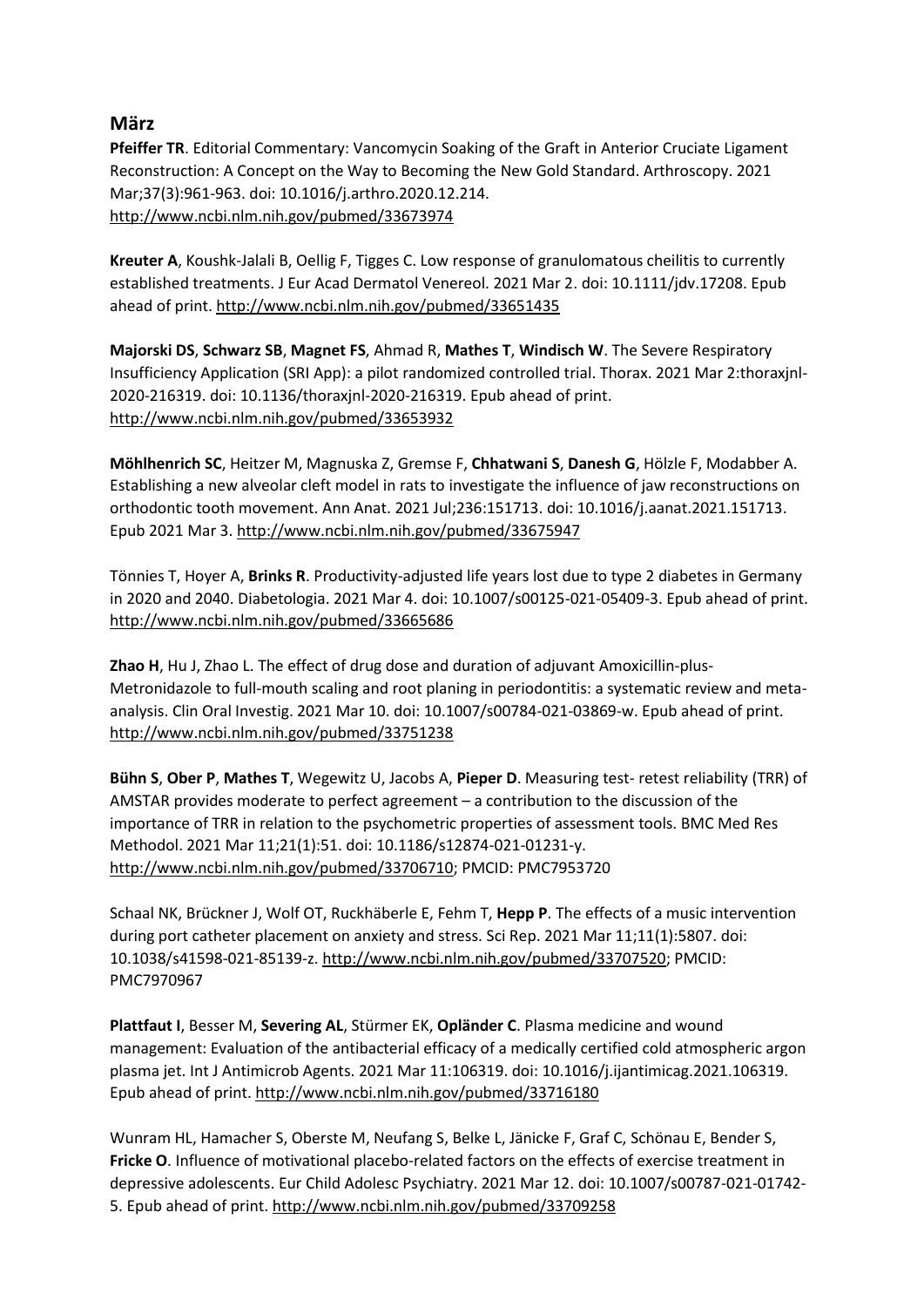Ulrich M, Reinhold U, Dominicus R, Aschoff R, Szeimies RM, **Dirschka T**. Red light photodynamic therapy with BF-200 ALA showed superior efficacy in the treatment of actinic keratosis on the extremities, trunk, and neck in a vehicle- controlled phase III study. J Am Acad Dermatol. 2021 Mar 17:S0190-9622(21)00575-2. doi: 10.1016/j.jaad.2021.03.031. Epub ahead of print. <http://www.ncbi.nlm.nih.gov/pubmed/33744350>

Steinfurt J, Nazer B, Aguilar M, Moss J, Higuchi S, Zarse M, Trolese L, Gressler A, Faber TS, Odening KE, Zehender M, Bode C, Scheinman MM, Tedrow UB, **Bogossian H**. Catheter ablation of shortcoupled variant of torsade de pointes. Clin Res Cardiol. 2021 Mar 26. doi: 10.1007/s00392-021- 01840-z. Epub ahead of print.<http://www.ncbi.nlm.nih.gov/pubmed/33770204>

**Karagiannidis C**, **Windisch W**, McAuley DF, Welte T, Busse R. Major differences in ICU admissions during the first and second COVID-19 wave in Germany. Lancet Respir Med. 2021 May;9(5):e47-e48. doi: 10.1016/S2213-2600(21)00101-6. Epub 2021 Mar 5. [http://www.ncbi.nlm.nih.gov/pubmed/33684356;](http://www.ncbi.nlm.nih.gov/pubmed/33684356) PMCID: PMC8078895

## **April**

**Schildgen V**, Pieper M, **Khalfaoui S**, **Arnold WH**, **Schildgen O**. Correction: Schildgen, V., et al. Human Bocavirus Infection of Permanent Cells Differentiated to Air-Liquid Interface Cultures Activates Transcription of Pathways Involved in Tumorigenesis. <i>Cancers</i> 2018, <i>10</i></a>>, 410. Cancers (Basel). 2021 Apr 8;13(8):1774. doi: 10.3390/cancers13081774. Erratum for: Cancers (Basel). 2018 Oct 30;10(11): [http://www.ncbi.nlm.nih.gov/pubmed/33918104;](http://www.ncbi.nlm.nih.gov/pubmed/33918104) PMCID: PMC8068169

**Strauss M**, **Dahmen J**, **Hutter S**, Brade M, **Leischik R**. Rescue Operations Lead to Increased Cardiovascular Stress in HEMS Crew Members: A Prospective Pilot Study of a German HEMS Cohort. J Clin Med. 2021 Apr 9;10(8):1602. doi: 10.3390/jcm10081602. [http://www.ncbi.nlm.nih.gov/pubmed/33918944;](http://www.ncbi.nlm.nih.gov/pubmed/33918944) PMCID: PMC8069023

Pekacka-Egli AM, Kazmierski R, Lutz D, Pekacka-Falkowska K, Maszczyk A, **Windisch W**, **Spielmanns M**. Reassessment of Poststroke Dysphagia in Rehabilitation Facility Results in Reduction in Diet Restrictions. J Clin Med. 2021 Apr 15;10(8):1714. doi: 10.3390/jcm10081714. [http://www.ncbi.nlm.nih.gov/pubmed/33921185;](http://www.ncbi.nlm.nih.gov/pubmed/33921185) PMCID: PMC8071486

Heidbuechel JPW, **Engeland CE**. Oncolytic viruses encoding bispecific T cell engagers: a blueprint for emerging immunovirotherapies. J Hematol Oncol. 2021 Apr 16;14(1):63. doi: 10.1186/s13045-021- 01075-5. [http://www.ncbi.nlm.nih.gov/pubmed/33863363;](http://www.ncbi.nlm.nih.gov/pubmed/33863363) PMCID: PMC8052795

Michalsen A, Jeitler M, Kessler CS, Steckhan N, **Robens S**, **Ostermann T**, Kandil FI, Stankewitz J, **Berger B**, **Jung S**, **Kröz M**, **Büssing A**. Yoga, Eurythmy Therapy and Standard Physiotherapy (YES-Trial) for Patients with Chronic Non- specific Low Back Pain: a Three-Armed Randomized Controlled Trial. J Pain. 2021 Apr 20:S1526-5900(21)00208-X. doi: 10.1016/j.jpain.2021.03.154. Epub ahead of print. <http://www.ncbi.nlm.nih.gov/pubmed/33892154>

**Krüger C**. Call for a pan-European COVID-19 response must be comprehensive. Lancet. 2021 Apr 24;397(10284):1540-1541. doi: 10.1016/S0140-6736(21)00471-2. <http://www.ncbi.nlm.nih.gov/pubmed/33894826>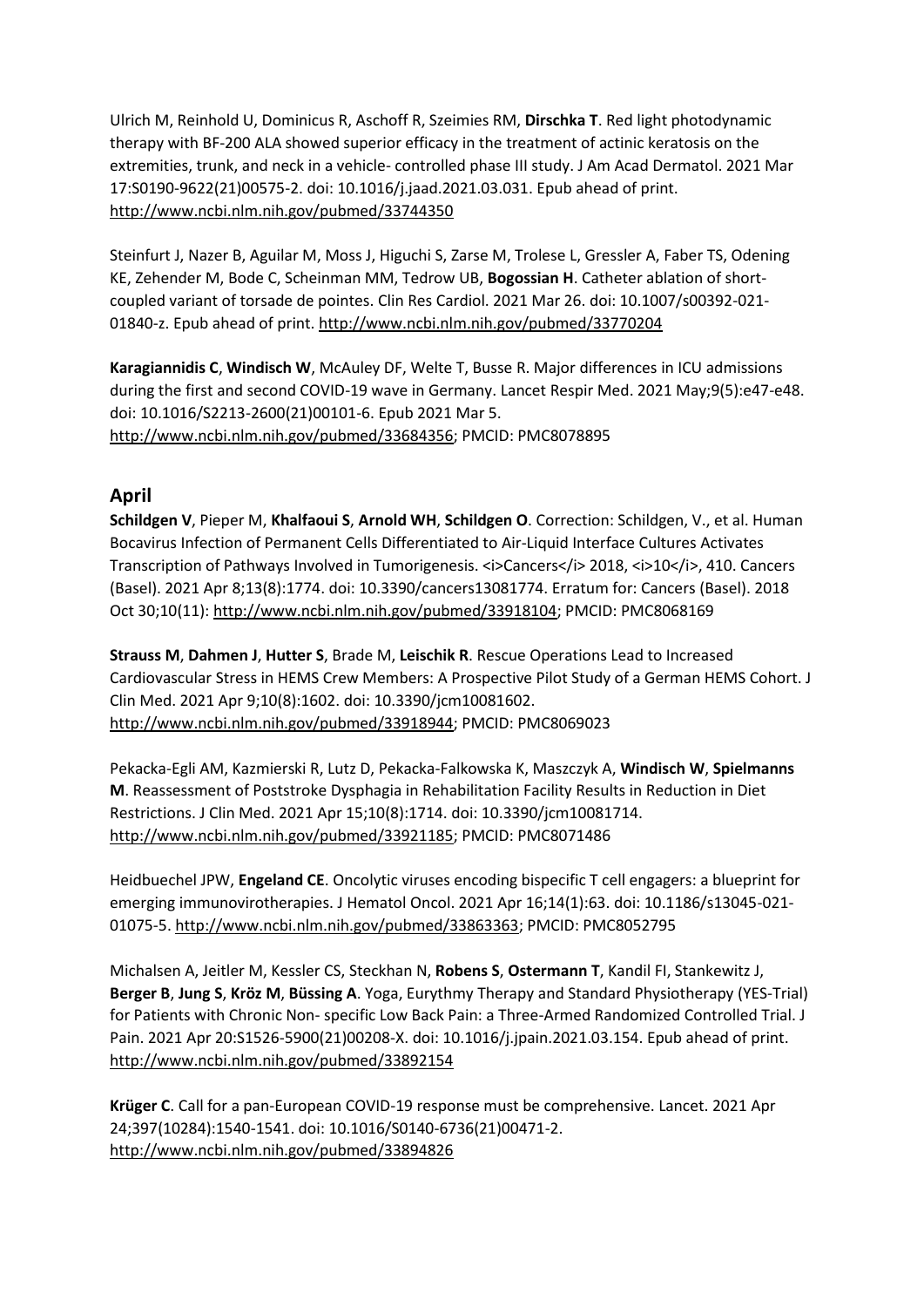**Reinehr T**, Tittel SR, Holle R, Wiegand S, Gellhaus I, Hebebrand J, Greber- Platzer S, Denzer C, Linke S, Kiess W, Holl RW. Comparison of cardiovascular risk factors between children and adolescents with classes III and IV obesity: findings from the APV cohort. Int J Obes (Lond). 2021 May;45(5):1061-1073. doi: 10.1038/s41366-021-00773-x. Epub 2021 Apr 7. [http://www.ncbi.nlm.nih.gov/pubmed/33828223;](http://www.ncbi.nlm.nih.gov/pubmed/33828223) PMCID: PMC8081660

Hahn MG, Lampe T, El Sheikh S, Griebenow N, Woltering E, Schlemmer KH, Dietz L, Gerisch M, Wunder F, Becker-Pelster EM, **Mondritzki T**, Tinel H, Knorr A, Kern A, Lang D, Hueser J, Schomber T, Benardeau A, Eitner F, **Truebel H**, Mittendorf J, Kumar V, van den Akker F, Schaefer M, Geiss V, Sandner P, **Stasch JP**. Discovery of the Soluble Guanylate Cyclase Activator Runcaciguat (BAY 1101042). J Med Chem. 2021 May 13;64(9):5323-5344. doi: 10.1021/acs.jmedchem.0c02154. Epub 2021 Apr 19[. http://www.ncbi.nlm.nih.gov/pubmed/33872507](http://www.ncbi.nlm.nih.gov/pubmed/33872507)

### **Mai**

**Ströhlein MA**, **Heiss MM**. Limitations of the PRODIGE 7 trial. Lancet Oncol. 2021 May;22(5):e178. doi: 10.1016/S1470-2045(21)00134-0.<http://www.ncbi.nlm.nih.gov/pubmed/33932376>

**Kienle GS**, **Werthmann P**, Grotejohann B, Hundhammer T, Schmoor C, Stumpe C, Voigt-Radloff S, Huber R. Addressing COVID-19 challenges in a randomized controlled trial on exercise interventions in a high-risk population. BMC Geriatr. 2021 May 1;21(1):287. doi: 10.1186/s12877-021-02232-8. [http://www.ncbi.nlm.nih.gov/pubmed/33933014;](http://www.ncbi.nlm.nih.gov/pubmed/33933014) PMCID: PMC8087880

**Friedmann A**, **Winkler M**, **Diehl D**, Yildiz MS, **Bilhan H**. One-year performance of posterior narrow diameter implants in hyperglycemic and normo-glycemic patients-a pilot study. Clin Oral Investig. 2021 May 3. doi: 10.1007/s00784-021-03957-x. Epub ahead of print. <http://www.ncbi.nlm.nih.gov/pubmed/33939006>

**Chhatwani S**, **Schudlich K**, **Möhlhenrich SC**, Pugachev A, Bicsak A, Ludwig B, **Hassfeld S**, **Danesh G**, **Bonitz L**. Evaluation of symmetry behavior of surgically assisted rapid maxillary expansion with simulation-driven targeted bone weakening. Clin Oral Investig. 2021 May 5. doi: 10.1007/s00784- 021-03958-w. Epub ahead of print.<http://www.ncbi.nlm.nih.gov/pubmed/33948683>

**Hoffmann AL**, **Bergmann JM**, **Mueller-Widmer R**, **Palm R**. Dementia specific care structures in nursing homes-Study protocol of a telephone-based survey study in a nationwide random sample. J Adv Nurs. 2021 May 6. doi: 10.1111/jan.14873. Epub ahead of print. <http://www.ncbi.nlm.nih.gov/pubmed/33955063>

**Zapke SE**, Willmann S, Grebe SO, Menke K, **Thürmann PA**, **Schmiedl S**. Comparing Predictions of a PBPK Model for Cyclosporine With Drug Levels From Therapeutic Drug Monitoring. Front Pharmacol. 2021 May 14;12:630904. doi: 10.3389/fphar.2021.630904. [http://www.ncbi.nlm.nih.gov/pubmed/34054518;](http://www.ncbi.nlm.nih.gov/pubmed/34054518) PMCID: PMC8161189

**Carai S**, Kuttumuratova A, Boderscova L, Khachatryan H, Lejnev I, Monolbaev K, Uka S, Weber MW. The integrated management of childhood illness (IMCI) and its potential to reduce the misuse of antibiotics. J Glob Health. 2021 May 22;11:04030. doi: 10.7189/jogh.11.04030. [http://www.ncbi.nlm.nih.gov/pubmed/34055327;](http://www.ncbi.nlm.nih.gov/pubmed/34055327) PMCID: PMC8141328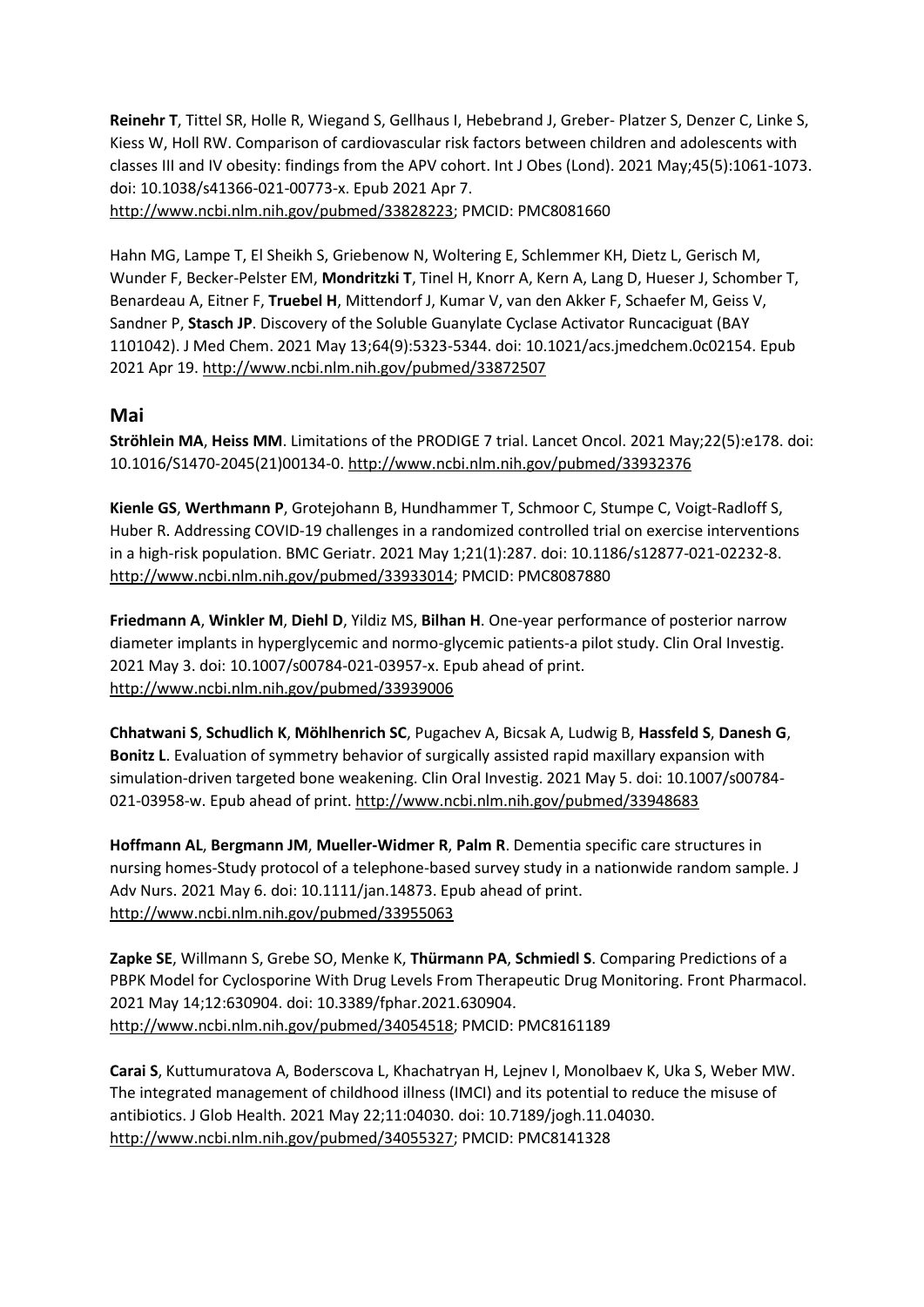**Mathes T**, **Prediger B**, **Walgenbach M**, **Siegel R**. Mesh fixation techniques in primary ventral or incisional hernia repair. Cochrane Database Syst Rev. 2021 May 28;5(5):CD011563. doi: 10.1002/14651858.CD011563.pub2[. http://www.ncbi.nlm.nih.gov/pubmed/34046884;](http://www.ncbi.nlm.nih.gov/pubmed/34046884) PMCID: PMC8160478

**Ahmad-Nejad P**, Ashavaid T, Vacaflores Salinas A, Huggett J, Harris K, Linder MW, Baluchova K, Steimer W, Payne DA; IFCC Committee for Molecular Diagnostics (C-MD). Current and future challenges in quality assurance in molecular diagnostics. Clin Chim Acta. 2021 Aug;519:239-246. doi: 10.1016/j.cca.2021.05.004. Epub 2021 May 8.<http://www.ncbi.nlm.nih.gov/pubmed/33971158>

### **Juni**

Rakusa M, Sieminski M, Rakusa S, Falup-Pecurariu C, Fronczek R, Hidalgo H, Muntean ML, Pijpers A, Cochen De Cock V, Pizza F, Schmidt M, Schreier DR, Baldin E, Bassetti CLA, **Kallweit U**. Awakening to sleep disorders in Europe: Survey on education, knowledge and treatment competence of European residents and neurologists. Eur J Neurol. 2021 Jun 2. doi: 10.1111/ene.14954. Epub ahead of print. <http://www.ncbi.nlm.nih.gov/pubmed/34077587>

Hoffmann F, Allers K, **Rombey T**, Helbach J, Hoffmann A, **Mathes T**, **Pieper D**. Nearly 80 systematic reviews were published each day: Observational study on trends in epidemiology and reporting over the years 2000-2019. J Clin Epidemiol. 2021 Jun 3:S0895-4356(21)00174-8. doi: 10.1016/j.jclinepi.2021.05.022. Epub ahead of print. <http://www.ncbi.nlm.nih.gov/pubmed/34091022>

**Bicsák Á**, Sarge R, Müller O, **Hassfeld S**, **Bonitz L**. Fracture heat map of the facial skull demonstrates a danger zone of concomitant cervical spine injuries. Sci Rep. 2021 Jun 7;11(1):11989. doi: 10.1038/s41598-021-91543-2. [http://www.ncbi.nlm.nih.gov/pubmed/34099849;](http://www.ncbi.nlm.nih.gov/pubmed/34099849) PMCID: PMC8184887

**Nilius G**, **Richter M**, Schroeder M. Updated Perspectives on the Management of Sleep Disorders in the Intensive Care Unit. Nat Sci Sleep. 2021 Jun 9;13:751-762. doi: 10.2147/NSS.S284846. [http://www.ncbi.nlm.nih.gov/pubmed/34135650;](http://www.ncbi.nlm.nih.gov/pubmed/34135650) PMCID: PMC8200142

**Teschler M**, **Heimer M**, **Schmitz B**, Kemmler W, **Mooren FC**. Four weeks of electromyostimulation improves muscle function and strength in sarcopenic patients: a three-arm parallel randomized trial. J Cachexia Sarcopenia Muscle. 2021 Jun 9. doi: 10.1002/jcsm.12717. Epub ahead of print. <http://www.ncbi.nlm.nih.gov/pubmed/34105256>

**Seidel D**, **Lefering R**. NPWT Resource Use Compared With Conventional Wound Treatment in Subcutaneous Abdominal Wounds With Healing Impairment After Surgery: SAWHI Randomized Clinical Trial Results. Ann Surg. 2021 Jun 10. doi: 10.1097/SLA.0000000000004960. Epub ahead of print[. http://www.ncbi.nlm.nih.gov/pubmed/34117147](http://www.ncbi.nlm.nih.gov/pubmed/34117147)

**Zinner M**, **Dahlhausen F**, **Boehme P**, **Ehlers J**, **Bieske L**, **Fehring L**. Quantum computing's potential for drug discovery: Early stage industry dynamics. Drug Discov Today. 2021 Jun 11:S1359- 6446(21)00275-0. doi: 10.1016/j.drudis.2021.06.003. Epub ahead of print. <http://www.ncbi.nlm.nih.gov/pubmed/34119668>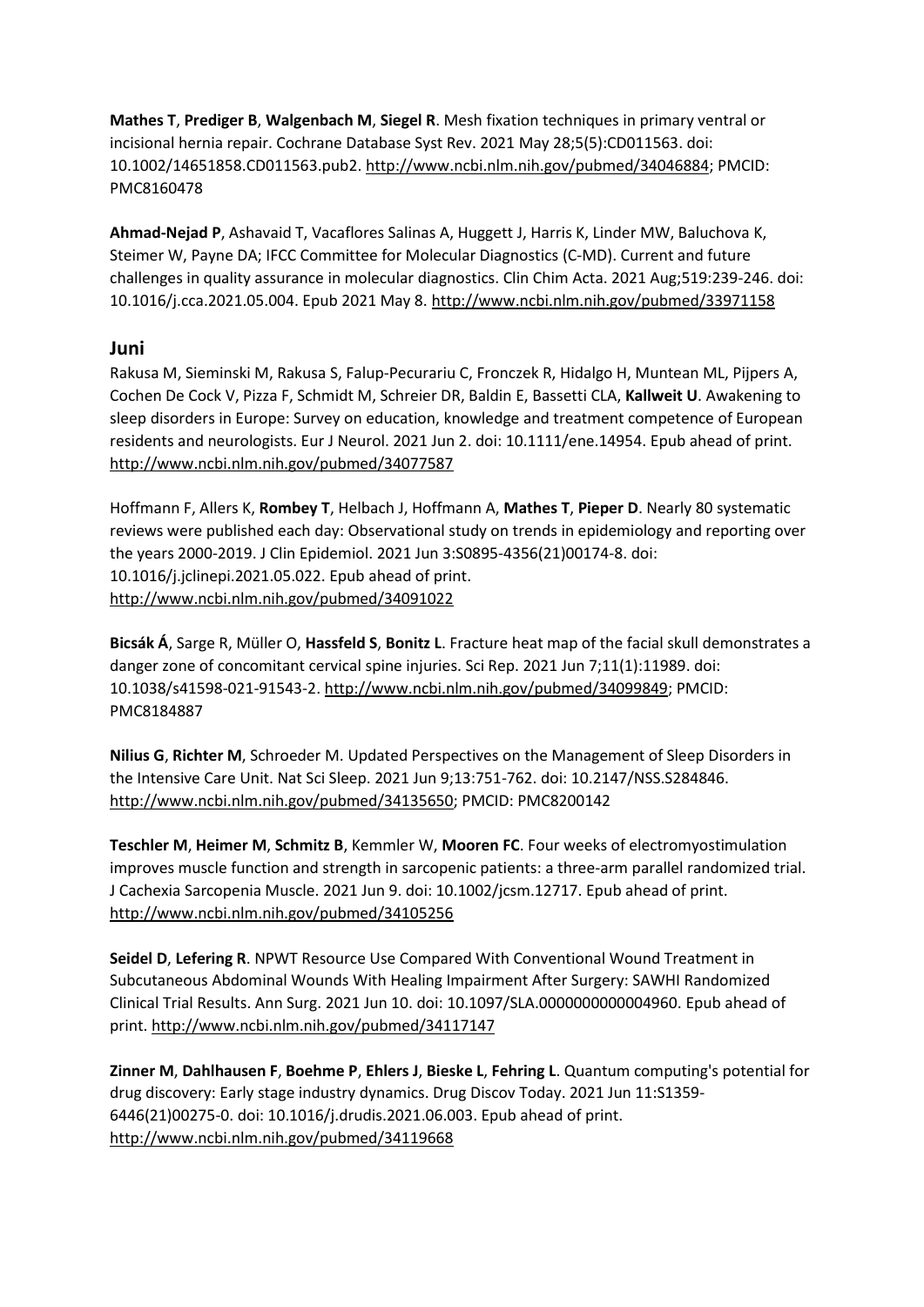**Schmidt P**, **Egermann M**, Sauerland C, **Schulte AG**. Caries Experience of Adults with Intellectual Disability in the Western Part of Germany. J Clin Med. 2021 Jun 12;10(12):2602. doi: 10.3390/jcm10122602. [http://www.ncbi.nlm.nih.gov/pubmed/34204719;](http://www.ncbi.nlm.nih.gov/pubmed/34204719) PMCID: PMC8231577

**Sallard E**, Letourneur D, Legendre P. Electrophysiology of ionotropic GABA receptors. Cell Mol Life Sci. 2021 Jul;78(13):5341-5370. doi: 10.1007/s00018-021-03846-2. Epub 2021 Jun 1. [http://www.ncbi.nlm.nih.gov/pubmed/34061215;](http://www.ncbi.nlm.nih.gov/pubmed/34061215) PMCID: PMC8257536

**Probst S**, **Fels J**, **Scharner B**, **Wolff NA**, Roussa E, van Swelm RPL, **Lee WK**, **Thévenod F**. Role of hepcidin in oxidative stress and cell death of cultured mouse renal collecting duct cells: protection against iron and sensitization to cadmium. Arch Toxicol. 2021 Aug;95(8):2719-2735. doi: 10.1007/s00204-021-03106-z. Epub 2021 Jun 28.<http://www.ncbi.nlm.nih.gov/pubmed/34181029>

## **Juli**

**Kreuter A**, Koushk-Jalali B. A recurrent rash on the penis. BMJ. 2021 Jul 7;374:n1666. doi: 10.1136/bmj.n1666[. http://www.ncbi.nlm.nih.gov/pubmed/34233889](http://www.ncbi.nlm.nih.gov/pubmed/34233889)

**Kreuter A**, Silling S, Potthoff A, Oellig F, **Michalowitz AL**, Wieland U. Human papillomavirus type 67 in cutaneous squamous cell dysplasia and carcinoma. J Eur Acad Dermatol Venereol. 2021 Jul 9. doi: 10.1111/jdv.17496. Epub ahead of print. <http://www.ncbi.nlm.nih.gov/pubmed/34242420>

**Kreuter A**, Burmann SN, Burkert B, Oellig F, **Michalowitz AL**. Transition of cutaneous into systemic lupus erythematosus following adenoviral vector-based SARS-CoV-2 vaccination. J Eur Acad Dermatol Venereol. 2021 Jul 9. doi: 10.1111/jdv.17514. Epub ahead of print. <http://www.ncbi.nlm.nih.gov/pubmed/34243220>

García-Bardon A, Kamuf J, Ziebart A, Liu T, Krebs N, Dünges B, Kelm RF, Morsbach S, Mohr K, Heimann A, Hartmann EK, **Thal SC**. Levosimendan increases brain tissue oxygen levels after cardiopulmonary resuscitation independent of cardiac function and cerebral perfusion. Sci Rep. 2021 Jul 9;11(1):14220. doi: 10.1038/s41598-021-93621-x. [http://www.ncbi.nlm.nih.gov/pubmed/34244561;](http://www.ncbi.nlm.nih.gov/pubmed/34244561) PMCID: PMC8270955

**Andreas S**, Schulz H, Volkert J, Lüdemann J, Dehoust M, Sehner S, Suling A, Wegscheider K, Ausín B, Canuto A, Crawford MJ, Da Ronch C, Grassi L, Hershkovitz Y, Muñoz M, Quirk A, Rotenstein O, Belén Santos-Olmo A, Shalev A, Weber K, Wittchen HU, Härter M. Incidence and risk factors of mental disorders in the elderly: The European MentDis\_ICF65+ study. Aust N Z J Psychiatry. 2021 Jul 10:48674211025711. doi: 10.1177/00048674211025711. Epub ahead of print. <http://www.ncbi.nlm.nih.gov/pubmed/34250828>

**Kreuter A**, Koushk Jalali B, Meinrath J, Oellig F. Lupus-like skin Eruptions as Indicator of Disease Progression and Poor Outcome in Patients with Haematological Malignancies. Acta Derm Venereol. 2021 Jul 13;101(7):adv00500. doi: 10.2340/00015555-3865. <http://www.ncbi.nlm.nih.gov/pubmed/34219173>

**Karagiannidis C**, **Strassmann S**, **Merten M**, Bein T, **Windisch W**, Meybohm P, Weber-Carstens S. High In-Hospital Mortality in COVID Patients Receiving ECMO in Germany - A Critical Analysis. Am J Respir Crit Care Med. 2021 Jul 20. doi: 10.1164/rccm.202105-1145LE. Epub ahead of print. <http://www.ncbi.nlm.nih.gov/pubmed/34283685>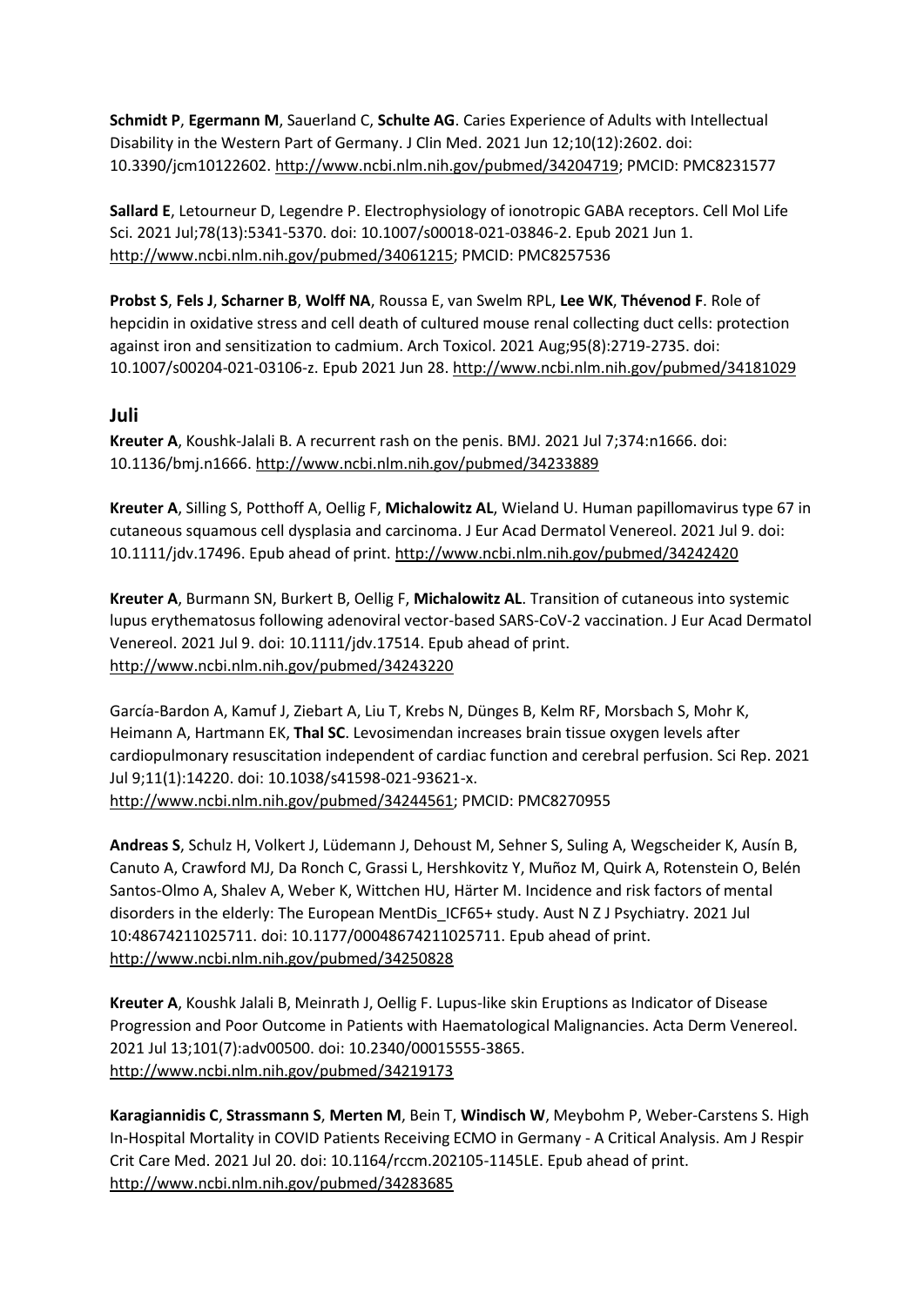**Pieper D**, **Heß S**, Faggion CM Jr. A new method for testing reproducibility in systematic reviews was developed, but needs more testing. BMC Med Res Methodol. 2021 Jul 29;21(1):157. doi: 10.1186/s12874-021-01342-6.<http://www.ncbi.nlm.nih.gov/pubmed/34325650>

## **August**

**Imach S**, **Wafaisade A**, **Lefering R**, **Böhmer A**, **Schieren M**, Suárez V, **Fröhlich M**; TraumaRegister DGU. The impact of prehospital tranexamic acid on mortality and transfusion requirements: matchpair analysis from the nationwide German TraumaRegister DGU®. Crit Care. 2021 Aug 4;25(1):277. doi: 10.1186/s13054-021-03701-7[. http://www.ncbi.nlm.nih.gov/pubmed/34348782;](http://www.ncbi.nlm.nih.gov/pubmed/34348782) PMCID: PMC8336395

Kretschmer A, Kossow A, Grüne B, **Schildgen O**, **Mathes T**, **Schildgen V**. False positive rapid antigen tests for SARS-CoV-2 in the real-world and their economic burden. J Infect. 2021 Aug 17:S0163- 4453(21)00402-3. doi: 10.1016/j.jinf.2021.08.020. Epub ahead of print. [http://www.ncbi.nlm.nih.gov/pubmed/34416257;](http://www.ncbi.nlm.nih.gov/pubmed/34416257) PMCID: PMC8372488

**Teupen S**, **Holle D**, **Roes M**. Types of implementation of the dementia-specific case conference concept WELCOME-IdA in nursing homes: a qualitative process evaluation of the FallDem effectiveness trial. Implement Sci Commun. 2021 Aug 18;2(1):90. doi: 10.1186/s43058-021-00191-0. [http://www.ncbi.nlm.nih.gov/pubmed/34407887;](http://www.ncbi.nlm.nih.gov/pubmed/34407887) PMCID: PMC8371834

**Jäger T**, Holandino C, Melo MNO, Peñaloza EMC, Oliveira AP, Garrett R, Glauser G, Grazi M, Ramm H, Urech K, **Baumgartner S**. Metabolomics by UHPLC-Q-TOF Reveals Host Tree-Dependent Phytochemical Variation in <i>Viscum album</i> L. Plants (Basel). 2021 Aug 20;10(8):1726. doi: 10.3390/plants10081726[. http://www.ncbi.nlm.nih.gov/pubmed/34451771;](http://www.ncbi.nlm.nih.gov/pubmed/34451771) PMCID: PMC8399568

## **September**

**Dogan M**, Hirschfeld G, **Blankenburg M**, Frühwald M, Ahnert R, Braun S, Marschall U, Pfenning I, **Zernikow B**, **Wager J**. Effectiveness of a Psychosocial Aftercare Program for Youth Aged 8 to 17 Years With Severe Chronic Pain: A Randomized Clinical Trial. JAMA Netw Open. 2021 Sep 1;4(9):e2127024. doi: 10.1001/jamanetworkopen.2021.27024.<http://www.ncbi.nlm.nih.gov/pubmed/34570203>

**Koss J**, Rheinlaender A, **Truebel H**, **Bohnet-Joschko S**. Social media mining in drug development-Fundamentals and use cases. Drug Discov Today. 2021 Sep 1:S1359-6446(21)00372-X. doi: 10.1016/j.drudis.2021.08.012. Epub ahead of print.<http://www.ncbi.nlm.nih.gov/pubmed/34481080>

Hass R, von der Ohe J, **Dittmar T**. Hybrid Formation and Fusion of Cancer Cells In Vitro and In Vivo. Cancers (Basel). 2021 Sep 6;13(17):4496. doi: 10.3390/cancers13174496. [http://www.ncbi.nlm.nih.gov/pubmed/34503305;](http://www.ncbi.nlm.nih.gov/pubmed/34503305) PMCID: PMC8431460

**Kugler CM**, **Goossen K**, **Rombey T**, De Santis KK, **Mathes T**, **Breuing J**, **Hess S**, **Burchard R**, **Pieper D**. Hospital volume-outcome relationship in total knee arthroplasty: a systematic review and doseresponse meta-analysis. Knee Surg Sports Traumatol Arthrosc. 2021 Sep 8. doi: 10.1007/s00167-021- 06692-8. Epub ahead of print[. http://www.ncbi.nlm.nih.gov/pubmed/34494124](http://www.ncbi.nlm.nih.gov/pubmed/34494124)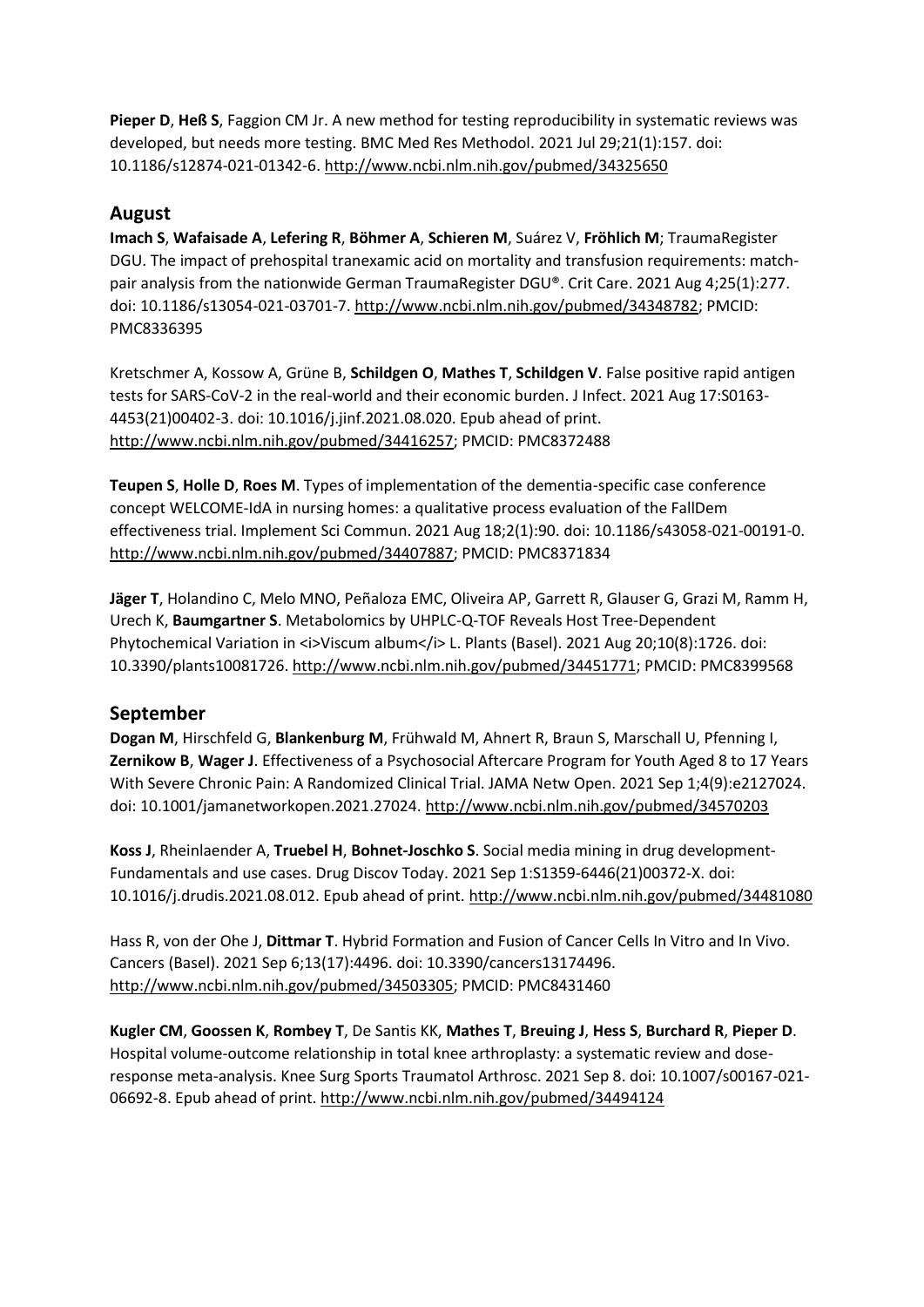**Rau LM**, **Grothus S**, **Sommer A**, **Grochowska K**, Claus BB, **Zernikow B**, **Wager J**. Chronic Pain in Schoolchildren and its Association With Psychological Wellbeing Before and During the COVID-19 Pandemic. J Adolesc Health. 2021 Sep 11:S1054-139X(21)00384-0. doi: 10.1016/j.jadohealth.2021.07.027. Epub ahead of print. <http://www.ncbi.nlm.nih.gov/pubmed/34521577>

**Bonitz L**, **Wruck V**, **Peretti E**, **Abel D**, **Hassfeld S**, **Bicsák Á**. Long-term evaluation of treatment protocols for isolated midfacial fractures in a German nation-wide craniomaxillofacial trauma center 2007-2017. Sci Rep. 2021 Sep 14;11(1):18291. doi: 10.1038/s41598-021-97858-4. [http://www.ncbi.nlm.nih.gov/pubmed/34521960;](http://www.ncbi.nlm.nih.gov/pubmed/34521960) PMCID: PMC8440643

Hass R, von der Ohe J, **Dittmar T**. Cancer Cell Fusion and Post-Hybrid Selection Process (PHSP). Cancers (Basel). 2021 Sep 16;13(18):4636. doi: 10.3390/cancers13184636. [http://www.ncbi.nlm.nih.gov/pubmed/34572863;](http://www.ncbi.nlm.nih.gov/pubmed/34572863) PMCID: PMC8470238

**Mese K**, **Bunz O**, Volkwein W, Vemulapalli SPB, **Zhang W**, **Schellhorn S**, Heenemann K, Rueckner A, Sing A, Vahlenkamp TW, **Severing AL**, **Gao J**, **Aydin M**, **Jung D**, **Bachmann HS**, **Zänker KS**, Busch U, **Baiker A**, Griesinger C, **Ehrhardt A**. Enhanced Antiviral Function of Magnesium Chloride-Modified Heparin on a Broad Spectrum of Viruses. Int J Mol Sci. 2021 Sep 17;22(18):10075. doi: 10.3390/ijms221810075. [http://www.ncbi.nlm.nih.gov/pubmed/34576237;](http://www.ncbi.nlm.nih.gov/pubmed/34576237) PMCID: PMC8466540

**Karl V**, **Schäfer N**, **Maegele M**. Infrastructure, logistics and clinical practice management of acute trauma hemorrhage and coagulopathy: a survey across German trauma centers. Eur J Trauma Emerg Surg. 2021 Sep 26. doi: 10.1007/s00068-021-01788-9. Epub ahead of print. <http://www.ncbi.nlm.nih.gov/pubmed/34564733>

**Hensel KO**, Powell J. Viewpoint: digital paediatrics-so close yet so far away. Arch Dis Child. 2021 Sep 29:archdischild-2021-322719. doi: 10.1136/archdischild-2021-322719. Epub ahead of print. <http://www.ncbi.nlm.nih.gov/pubmed/34588169>

## **Oktober**

**Zinner M**, **Dahlhausen F**, **Boehme P**, **Ehlers J**, **Bieske L**, **Fehring L**. Toward the institutionalization of quantum computing in pharmaceutical research. Drug Discov Today. 2021 Oct 21:S1359- 6446(21)00444-X. doi: 10.1016/j.drudis.2021.10.006. Epub ahead of print. <http://www.ncbi.nlm.nih.gov/pubmed/34688911>

**Dörnen J**, **Dittmar T**. The Role of MSCs and Cell Fusion in Tissue Regeneration. Int J Mol Sci. 2021 Oct 12;22(20):10980. doi: 10.3390/ijms222010980[. http://www.ncbi.nlm.nih.gov/pubmed/34681639;](http://www.ncbi.nlm.nih.gov/pubmed/34681639) PMCID: PMC8535885

**Maegele M**. Coagulopathy and Progression of Intracranial Hemorrhage in Traumatic Brain Injury: Mechanisms, Impact, and Therapeutic Considerations. Neurosurgery. 2021 Oct 21:nyab358. doi: 10.1093/neuros/nyab358. Epub ahead of print.<http://www.ncbi.nlm.nih.gov/pubmed/34676410>

Quinting T, Heymann AK, Bicker A, Nauth T, Bernardini A, Hankeln T, Fandrey J, **Schreiber T**. Myoglobin Protects Breast Cancer Cells Due to Its ROS and NO Scavenging Properties. Front Endocrinol (Lausanne). 2021 Oct 4;12:732190. doi: 10.3389/fendo.2021.732190. [http://www.ncbi.nlm.nih.gov/pubmed/34671319;](http://www.ncbi.nlm.nih.gov/pubmed/34671319) PMCID: PMC8521001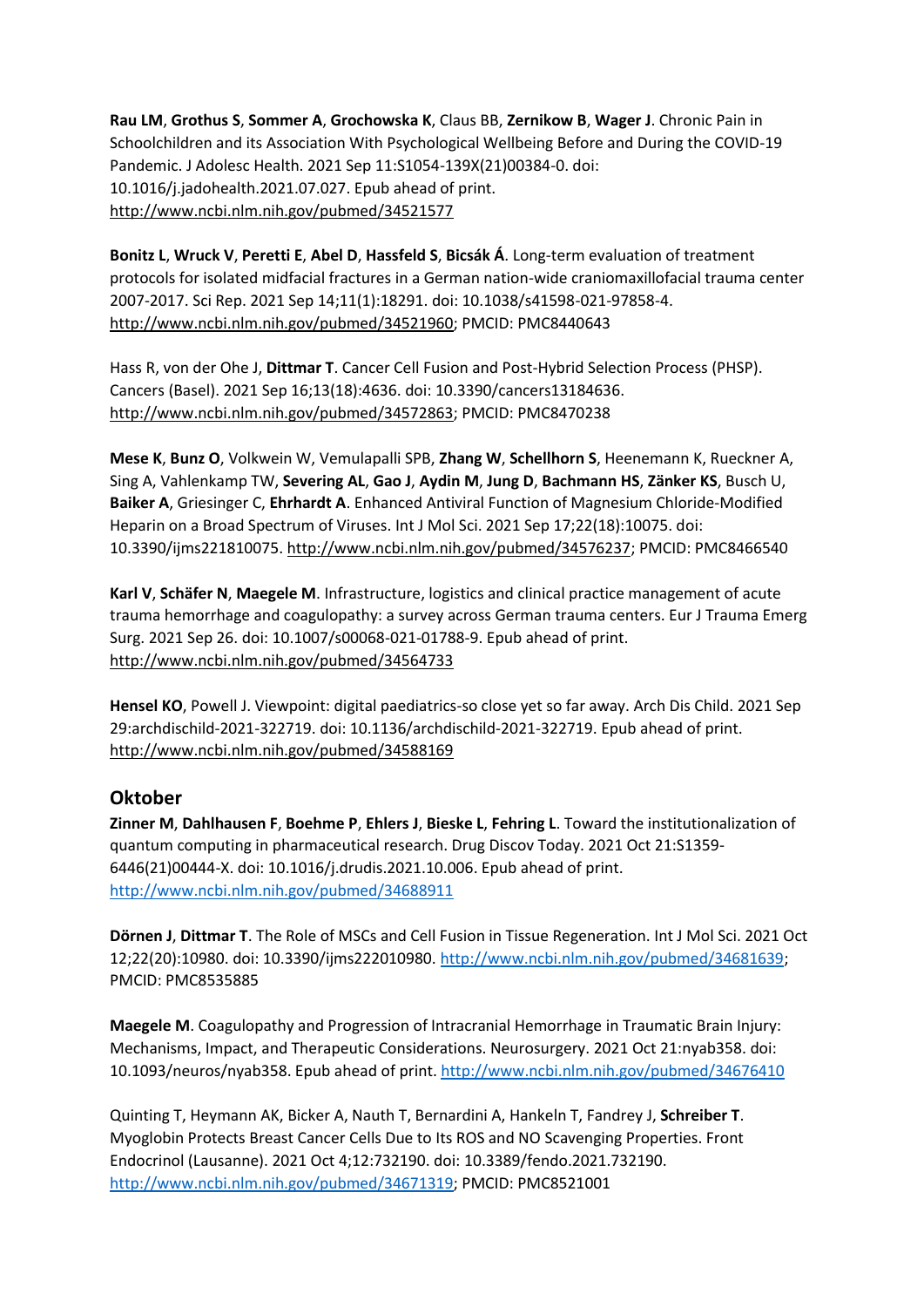**Anapolski M**, Schellenberger A, Alkatout I, Panayotopoulos D, Gut A, Soltesz S, **Schiermeier S**, Papathemelis T, **Noé GK**. Preclinical safety testing and initial experience of a morcellation bag with four sealable ports. Sci Rep. 2021 Oct 22;11(1):20882. doi: 10.1038/s41598-021-99934-1. [http://www.ncbi.nlm.nih.gov/pubmed/34686761;](http://www.ncbi.nlm.nih.gov/pubmed/34686761) PMCID: PMC8536670

#### **November**

**Weber L**, **Hagemann A**, **Kaltenhäuser J**, **Besser M**, **Rockenfeller P**, **Ehrhardt A**, Stuermer E, **Bachmann HS**. Bacteria Are New Targets for Inhibitors of Human Farnesyltransferase. Front Microbiol. 2021 Nov 30;12:628283. doi:10.3389/fmicb.2021.628283. [http://www.ncbi.nlm.nih.gov/pubmed/34917041;](http://www.ncbi.nlm.nih.gov/pubmed/34917041) PMCID: PMC8669142.

**Aydin M**, Dietrich J, Witt J, **Finkbeiner MSC**, **Park JJ**, **Wirth S**, **Engeland CE**, Paulsen F, **Ehrhardt A**. The Communication between Ocular Surface and Nasal Epithelia in 3D Cell Culture Technology for Translational Research: A Narrative Review. Int J Mol Sci. 2021 Nov 30;22(23):12994. doi:10.3390/ijms222312994. [http://www.ncbi.nlm.nih.gov/pubmed/34884799;](http://www.ncbi.nlm.nih.gov/pubmed/34884799) PMCID: PMC8657734.

**Elfgen C**, **Bjelic-Radisic V**. Targeted Therapy in HR+ HER2- Metastatic Breast Cancer: Current Clinical Trials and Their Implications for CDK4/6 Inhibitor Therapy and beyond Treatment Options. Cancers (Basel). 2021 Nov 29;13(23):5994. doi:10.3390/cancers13235994. [http://www.ncbi.nlm.nih.gov/pubmed/34885105;](http://www.ncbi.nlm.nih.gov/pubmed/34885105) PMCID: PMC8656925.

**Karagiannidis C**, Slutsky AS, Bein T, **Windisch W**, Weber-Carstens S, Brodie D. Complete countrywide mortality in COVID patients receiving ECMO in Germany throughout the first three waves of the pandemic. Crit Care. 2021 Nov 29;25(1):413. doi:10.1186/s13054-021-03831-y. [http://www.ncbi.nlm.nih.gov/pubmed/34844657;](http://www.ncbi.nlm.nih.gov/pubmed/34844657) PMCID: PMC8628273.

Liu R, Krüger K, Pilat C, Fan W, Xiao Y, Seimetz M, Ringseis R, Baumgart-Vogt E, Eder K, Weissmann N, **Mooren FC**. Excessive Accumulation of Intracellular Ca<sup>2+</sup>After Acute Exercise Potentiated Impairment of T-cell Function. Front Physiol. 2021 Nov 26;12:728625. doi:10.3389/fphys.2021.728625. [http://www.ncbi.nlm.nih.gov/pubmed/34899372;](http://www.ncbi.nlm.nih.gov/pubmed/34899372) PMCID: PMC8662941.

**Dahlhausen F**, **Zinner M**, **Bieske L**, **Ehlers JP**, **Boehme P**, **Fehring L**. Physicians' Attitudes Toward Prescribable mHealth Apps and Implications for Adoption in Germany: Mixed Methods Study. JMIR Mhealth Uhealth. 2021 Nov 23;9(11):e33012. doi:10.2196/33012. [http://www.ncbi.nlm.nih.gov/pubmed/34817385;](http://www.ncbi.nlm.nih.gov/pubmed/34817385) PMCID: PMC8663495.

**Blockhaus C**, List S, Waibler HP, **Gülker JE**, Klues H, **Bufe A**, **Seyfarth M**, **Koektuerk B**, **Shin DI**. Wearable Cardioverter-Defibrillator Used as a Telemonitoring System in a Real-Life Heart Failure Unit Setting. J Clin Med. 2021 Nov 22;10(22):5435. doi:10.3390/jcm10225435. [http://www.ncbi.nlm.nih.gov/pubmed/34830724;](http://www.ncbi.nlm.nih.gov/pubmed/34830724) PMCID:PMC8618886.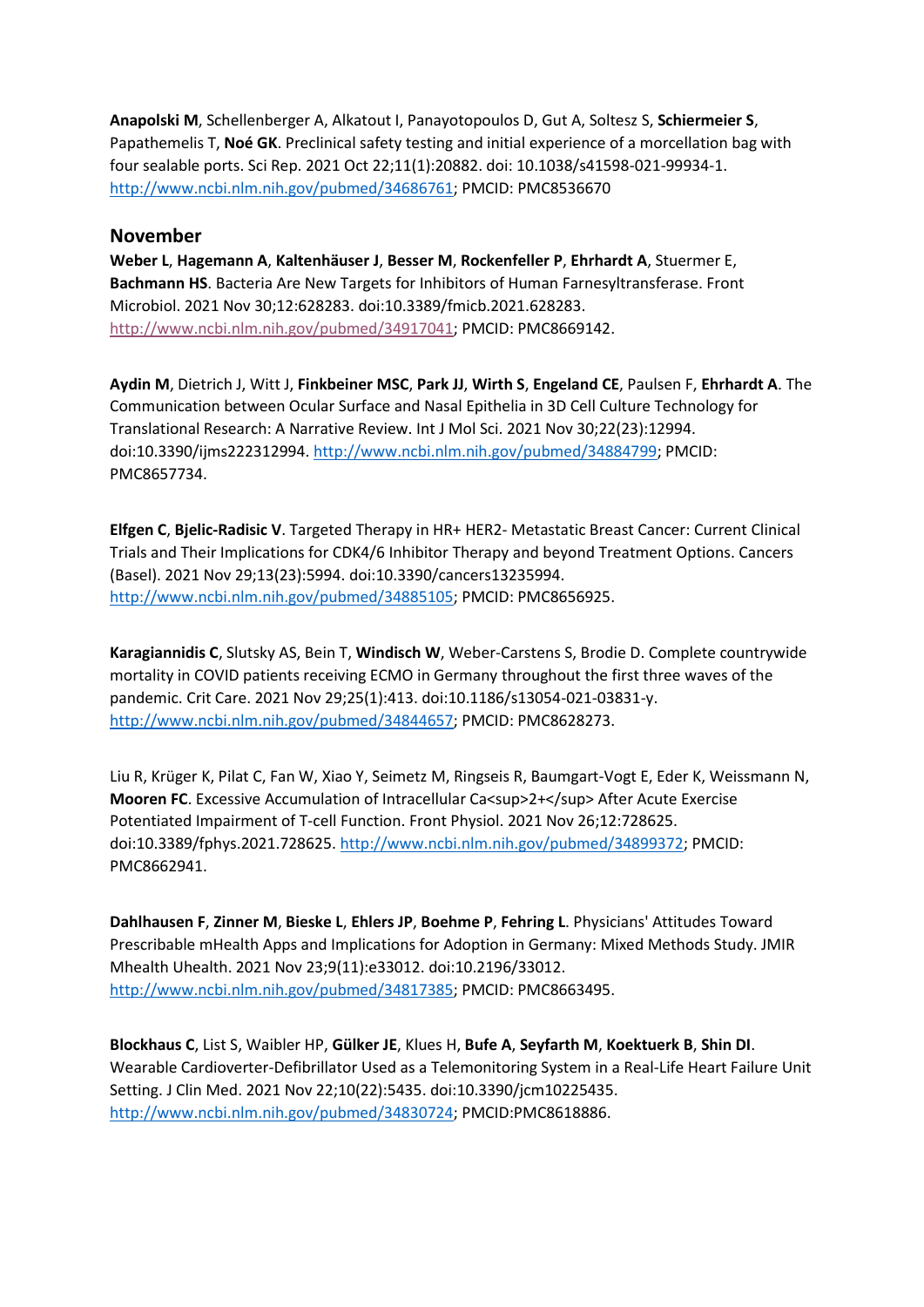Hanff AM, Leist AK, Fritz JV, Pauly C, Krüger R, **Halek M**; NCER-PD Consortium. Determinants of Self-Stigma in People with Parkinson's Disease: A Mixed Methods Scoping Review. J Parkinsons Dis. 2021 Nov 21. doi:10.3233/JPD-212869. Epub ahead of print. [http://www.ncbi.nlm.nih.gov/pubmed/34842199.](http://www.ncbi.nlm.nih.gov/pubmed/34842199)

**Sommer A**, **Grothus S**, Grochowska K, Claus BB, **Stahlschmidt L**, **Wager J**. Assessing fatigue in children and adolescents: Psychometric validation of the German version of the PROMIS<sup>®</sup> Pediatric Short Form v2.0 - Fatigue 10a in school children and pediatric chronic pain patients. Qual Life Res. 2021 Nov 13. doi:10.1007/s11136-021-03032-8. Epub ahead of print. [http://www.ncbi.nlm.nih.gov/pubmed/34773573.](http://www.ncbi.nlm.nih.gov/pubmed/34773573)

**Busse TS**, **Kernebeck S**, Nef L, **Rebacz P**, Kickbusch I, **Ehlers JP**. Views on Using Social Robots in Professional Caregiving: Content Analysis of a Scenario Method Workshop. J Med Internet Res. 2021 Nov 10;23(11):e20046. doi:10.2196/20046[. http://www.ncbi.nlm.nih.gov/pubmed/34757318;](http://www.ncbi.nlm.nih.gov/pubmed/34757318) PMCID: PMC8663608.

**Büchter RB**, **Weise A**, **Pieper D**. Reporting of methods to prepare, pilot and perform data extraction in systematic reviews: analysis of a sample of 152 Cochrane and non-Cochrane reviews. BMC Med Res Methodol. 2021 Nov 6;21(1):240. doi: 10.1186/s12874-021-01438-z. [http://www.ncbi.nlm.nih.gov/pubmed/34742231;](http://www.ncbi.nlm.nih.gov/pubmed/34742231) PMCID: PMC8571672.

**Bulian DR, Walper S, Richards DC, Schulz SA, Seefeldt CS, Thomaidis P, Meyer-Zillekens J, Heiss MM**. Comparative analysis of postoperative pain after transvaginal hybrid NOTES versus traditional laparoscopic cholecystectomy in obese patients. Surg Endosc. 2021 Nov 3. doi:10.1007/s00464-021- 08855-7. Epub ahead of print[. http://www.ncbi.nlm.nih.gov/pubmed/34731301.](http://www.ncbi.nlm.nih.gov/pubmed/34731301)

#### **Dezember**

Burmann SN, Bollmann A, Hohenstein S, Meier-Hellmann A, Kuhlen R, **Kreuter A**. No evidence for an increased risk of herpes zoster requiring full or partial hospitalization during the first year of the COVID-19 pandemic in Germany. J Dtsch Dermatol Ges. 2021 Dec 27. doi:10.1111/ddg.14665. Epub ahead of print. [http://www.ncbi.nlm.nih.gov/pubmed/34958175.](http://www.ncbi.nlm.nih.gov/pubmed/34958175)

Schramm LK, Monsefi N, Hüser J, **Truebel H**, **Mondritzki T**. A novel approach for quantification of the future unmet medical need in right ventricular dysfunction. Drug Discov Today. 2021 Dec 25:S1359- 6446(21)00571-7. doi:10.1016/j.drudis.2021.12.019. Epub ahead of print. [http://www.ncbi.nlm.nih.gov/pubmed/34958958.](http://www.ncbi.nlm.nih.gov/pubmed/34958958)

Graßhoff J, Petersen E, Farquharson F, Kustermann M, Kabitz HJ, Rostalski P,**Walterspacher S**. Surface EMG-based quantification of inspiratory effort: a quantitative comparison with P<sub>es</sub>. Crit Care. 2021 Dec 20;25(1):441. doi:10.1186/s13054-021-03833-w. [http://www.ncbi.nlm.nih.gov/pubmed/34930396;](http://www.ncbi.nlm.nih.gov/pubmed/34930396) PMCID: PMC8686581.